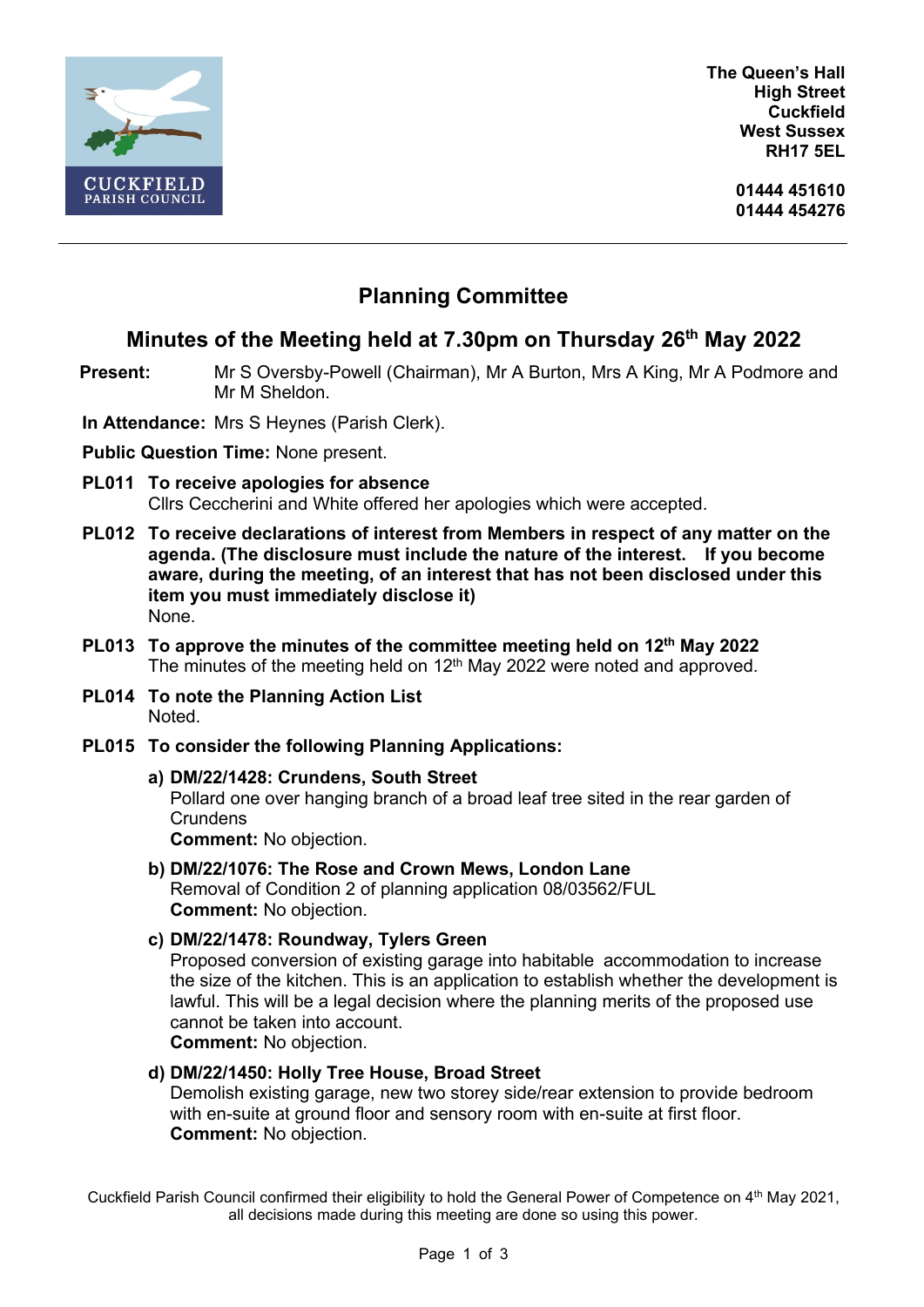#### **e) DM/22/0057: 1 Churchyard Cottages, Church Street** Replacement of existing dilapidated garden shed with new. **Comment:** No objection.

### **f) DM/22/1449: 2 Ockenden Lane**

Replace casement window situated on the top floor facing the street with white flush timber casement window. **Comment:** No objection.

### **PL016 To receive an update regarding the Public Open Space and Landscape Plans at the Bylanes/Buttinghill Drive development.**

The Clerk would forward the list of outstanding requirements to be completed at the site by Taylor Wimpey once quotes had been received to complete the additional planting required. Once agreed, the Parish Council would look to proceed with the land transfer from Taylor Wimpey.

### **PL017 To receive an update regarding the proposed 'Cuck-Stye' development to the south of Cuckfield.**

A public meeting was planned for  $9<sup>th</sup>$  June 2022 where approx. 200 people were expected to attend. Mims Davies MP would be present along with Jonathan Ash-Edwards of MSDC.

### **PL018 To consider MSDC's review of the validation criteria for planning applications and make any recommendations for feedback**

No comment was made as it was not clear what changes had been made. The Clerk emailed MSDC to request details of the changes to the document as no response had been received to an earlier email sent requesting this.

### **PL019 To note any planning and/or appeal decisions received from Mid Sussex District Council**

### **a) DM/22/0685: Cuckfield Lawn Tennis Club** Proposal for two rigid double-sided signs at each of two entrances. **CPC:** No objection **MSDC:** Permission granted

### **b) DM/22/0781: The Gallery Dental Practice**

Variation of condition 3 of planning application 10/02486/COU - Change of hours for existing dental practice from 08:00hrs to 18:00hrs Monday to Friday, to Monday - Friday 08:00hrs - 19:00hrs, Saturday 08:00hrs - 13:00hrs, closed Sundays. **CPC:** No objection **MSDC:** Permission granted

#### **c) DM/22/1048: The Old Vicarage, High Street**

Erection of detached, oak-framed pool building following removal of existing timber outbuilding. **CPC:** No objection **MSDC:** Permission granted

### **d) DM/22/1341: Car Park, Cuckfield Recreation Ground**

Turkey Oak (tree 0552) – crown reduction in height by 5m, radial spreads by 3m. **CPC:** No objection **MSDC:** Permission granted